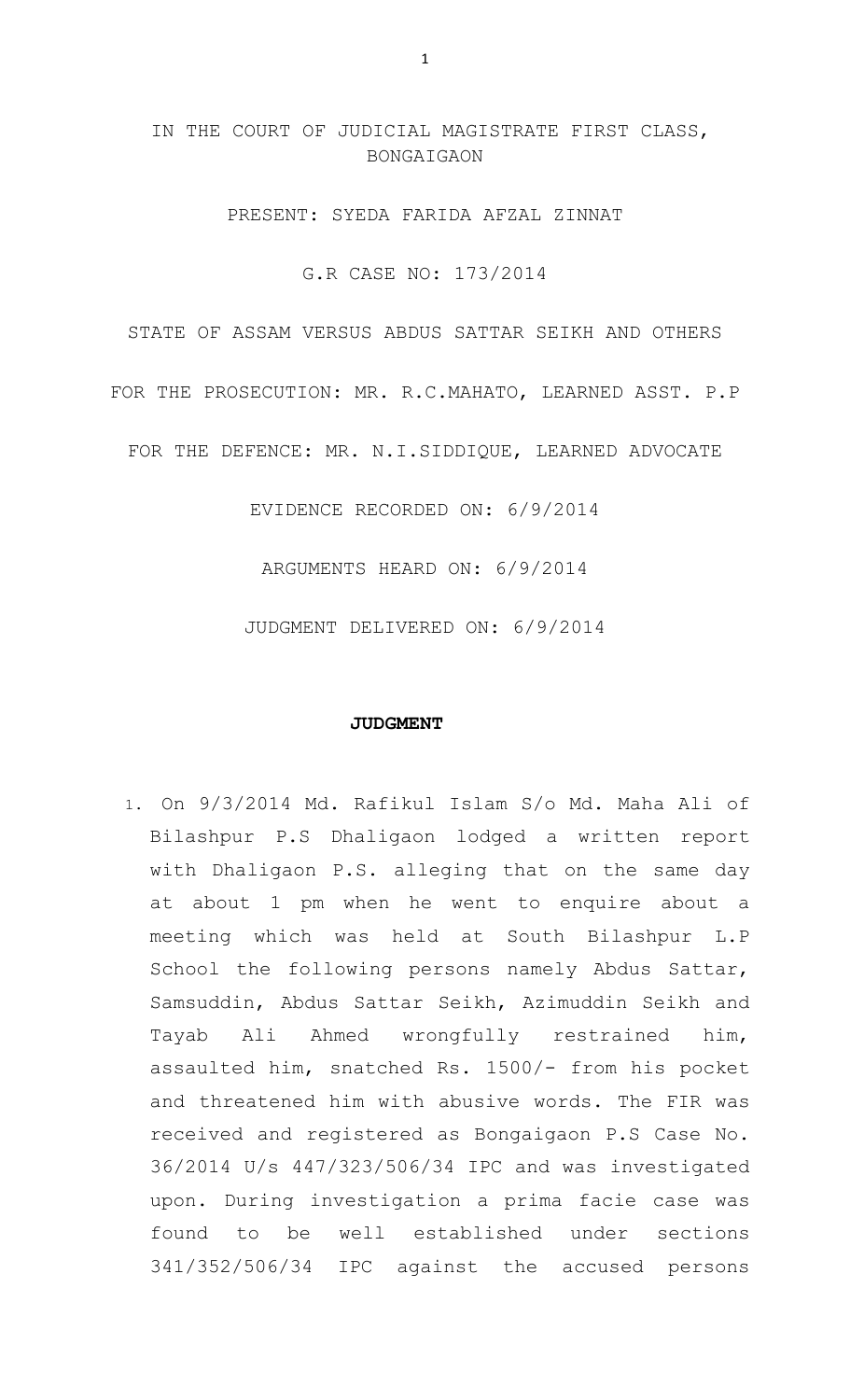namely Abdus Sattar Seikh, Samsuddin Ahmed, Tayab Ali Ahmed and Abdus Sattar Seikh.

- 2. Cognizance was taken U/S 341/352506/34 IPC against the accused persons.
- 3. Upon appearance copies of the relevant documents were supplied to the accused persons in compliance with section 207 Cr.P.C.
- 4. After considering the relevant documents produced by the police I found prima facie material under sections 341/352506/34 IPC against the accused persons. Accordingly particulars of the offences were explained to the accused persons to whom they pleaded not guilty and claimed to be tried.
- 5. Prosecution adduced the evidence of one witness. The examination of the accused under section 313 Cr.P.C was dispensed with after going through the evidence on record.
- 6. After considering the relevant documents and after hearing the defence and the prosecution I find that following are the points to be determined in this case:
	- 1)Whether the accused persons in furtherance of their common intention on 9/3/2014 at about 1 pm, at South Bilashpur L.P.School wrongfully restrained the accused and thereby committed an offence punishable under section 341 IPC?
	- 2)Whether the accused persons on the same date, time and place, in furtherance of their common intention, assaulted or used criminal force to the informant otherwise than on grave and sudden provocation given to the accused persons and thereby committed an offence u/s 352 I.P.C?
	- 3)Whether the accused persons on the same date, time and place threatened the informant with

2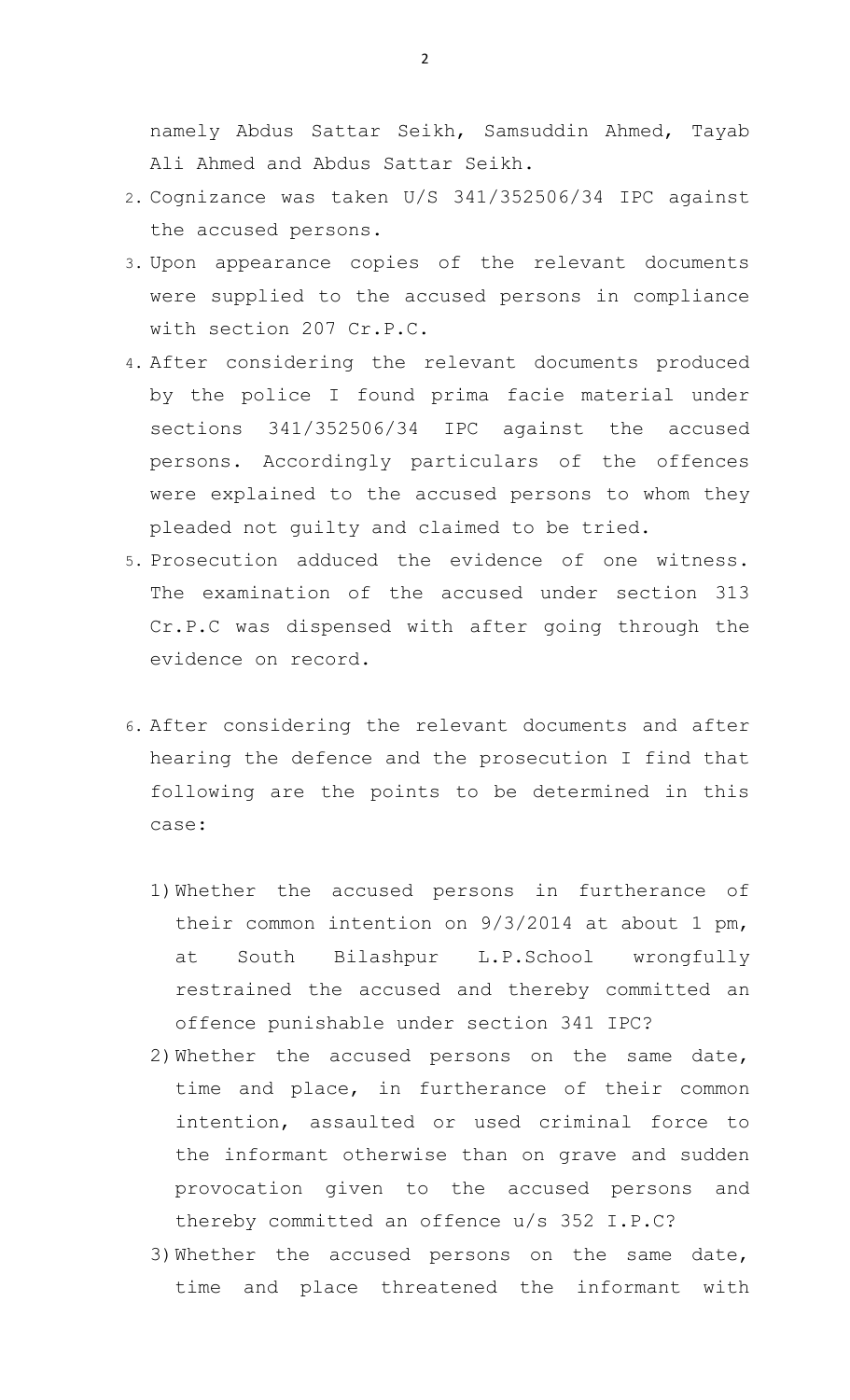injury to her person, reputation or property with intent to cause alarm to that person and thereby committed the offence punishable under section 506 IPC?

# 7. **DISCUSSION ON EVIDENCE, DECISION AND REASONS THEREOF**:

- 8. PW1 Rafikul Islam stated on oath that the accused persons are his co-villagers and there was a debate between him and the accused persons due to some misunderstanding. But the matter has been settled and so he does not want to adduce evidence against the accused persons.
- 9. There is no allegation against the accused person that they restrained him, assaulted him or threatened him.
- 10. From the above discussions I am of the opinion that the Prosecution failed to establish the guilt of the accused persons beyond all reasonable doubt and therefore the accused persons should be acquitted of the offences charged with.

## **Order**

The accused Abdus Sattar Seikh, Samsuddin Ahmed, Tayab Ali Ahmed and Abdus Sattar Seikh are hereby acquitted of the offences. Bail bonds are extended to a period of six months. Given under the hand and seal of this court on this the  $6^{th}$  day September 2014.

- S F Afzal Zinnat, AJS
- J.M (1st CLASS)

### BONGAIGAON